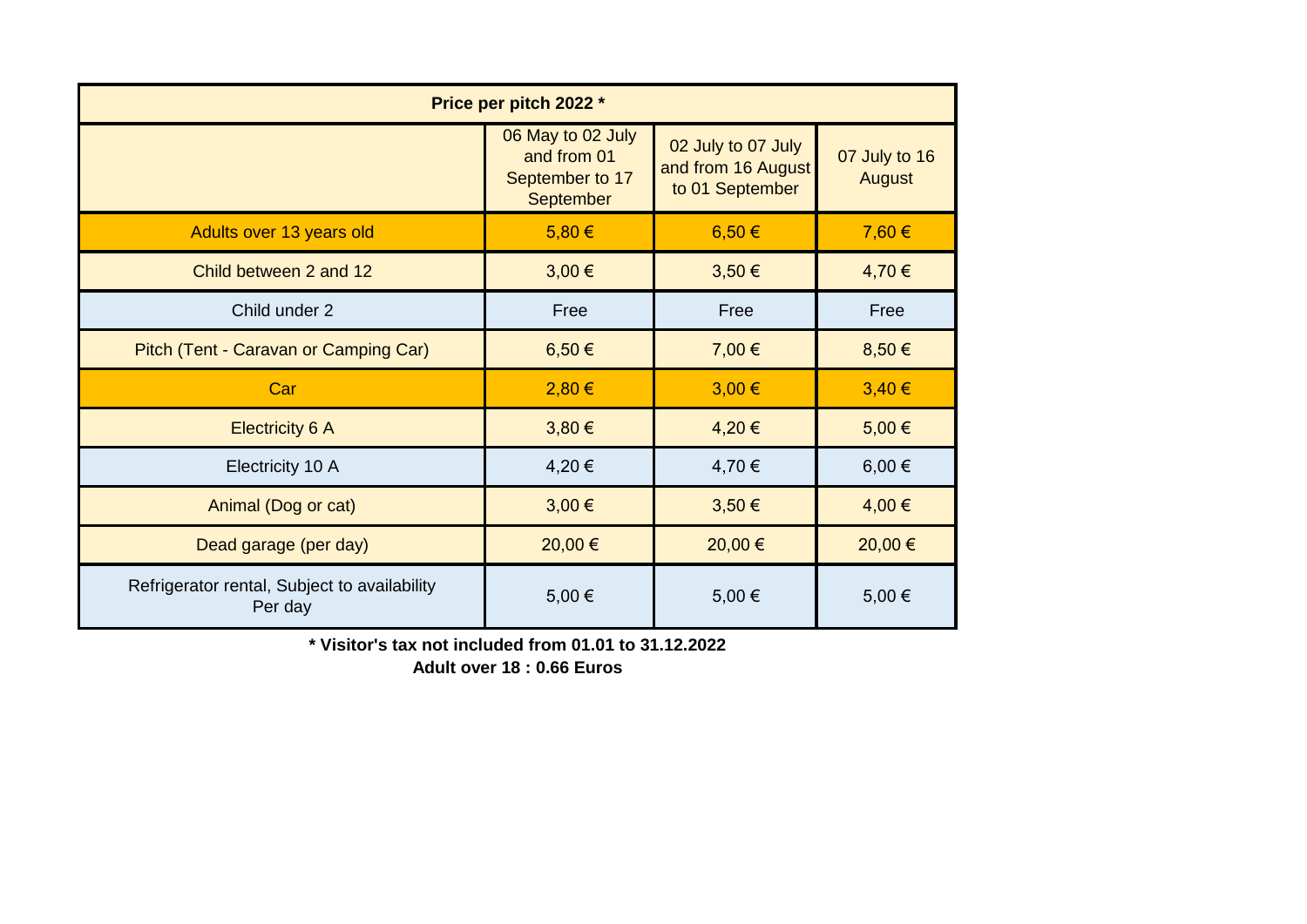| <b>Prices Mobil-Home 2022 *</b>                                                                                                                                        |                                      |                                                                             |                       |                       |                         |  |  |
|------------------------------------------------------------------------------------------------------------------------------------------------------------------------|--------------------------------------|-----------------------------------------------------------------------------|-----------------------|-----------------------|-------------------------|--|--|
| <b>Weekly rate</b>                                                                                                                                                     | 07 May to 02 July<br>to 17 September | 02 July to 09 July<br>and from 27 August and from 20 August<br>to 27 August | 09 July to<br>16 July | 16 July to<br>30 July | 30 July to<br>20 August |  |  |
| <b>MOBILE HOME 4 people 2 bedrooms</b><br>(area $7,30$ m x 3,70 m) + outdoor terrace<br><b>TV</b> included                                                             | 360€                                 | 500€                                                                        | 620€                  | 720€                  | 800€                    |  |  |
| MOBILE HOME 4 people 2 bedrooms<br>(area 7,30 m x 3,70 m) + $\frac{1}{2}$ covered terrace<br><b>TV</b> included                                                        | 400€                                 | 540€                                                                        | 650€                  | 740€                  | 840€                    |  |  |
| MOBILE HOME 4 people 2 bedrooms<br>(area 7,80 m x 3,70 m) + $\frac{1}{2}$ covered terrace<br><b>TV</b> included                                                        | 450€                                 | 570€                                                                        | 690€                  | 820€                  | 900€                    |  |  |
| MOBILE HOME 6 people 3 bedrooms<br>(area 7,80 m x 3,70 m) + outdoor terrace<br><b>TV</b> included                                                                      | 480€                                 | 620€                                                                        | 770€                  | 950€                  | 950€                    |  |  |
| <b>MOBILE HOME 6 people 3 bedrooms</b><br>(area $8,30$ m x 3,70 m) + outdoor terrace<br><b>TV</b> included                                                             | 500€                                 | 650€                                                                        | 790€                  | 980€                  | 980€                    |  |  |
| MOBILE HOME 6 people 3 bedrooms<br>(area 8,30 m x 3,70 m) + $\frac{1}{2}$ covered terrace<br><b>TV</b> included                                                        | 520€                                 | 680€                                                                        | 820€                  | 1 000 €               | 1 000 €                 |  |  |
| MOBILE HOME 4 people 2 bedrooms<br>person with reduced mobility $+$ 1/2 covered terrace<br>$(\text{area } 8,50 \text{ m} \times 3,70 \text{ m})$<br><b>TV</b> included | 480€                                 | 650€                                                                        | 790€                  | 980€                  | 980€                    |  |  |

**Only our friends small animals (10 kg maximum) are accepted in Mobil - Homes. 1 pet per rental.**

**Supplement: pet (dog or cat) 4 € per day. Animal health book requested and up-to-date.**

**Mobile homes are equipped with blankets or continental quilts (no sheets and pillow cases).**

**\* Visitor's tax not included from 01.01 to 31.12.2022 Adult over 18 : 0.66 Euros**